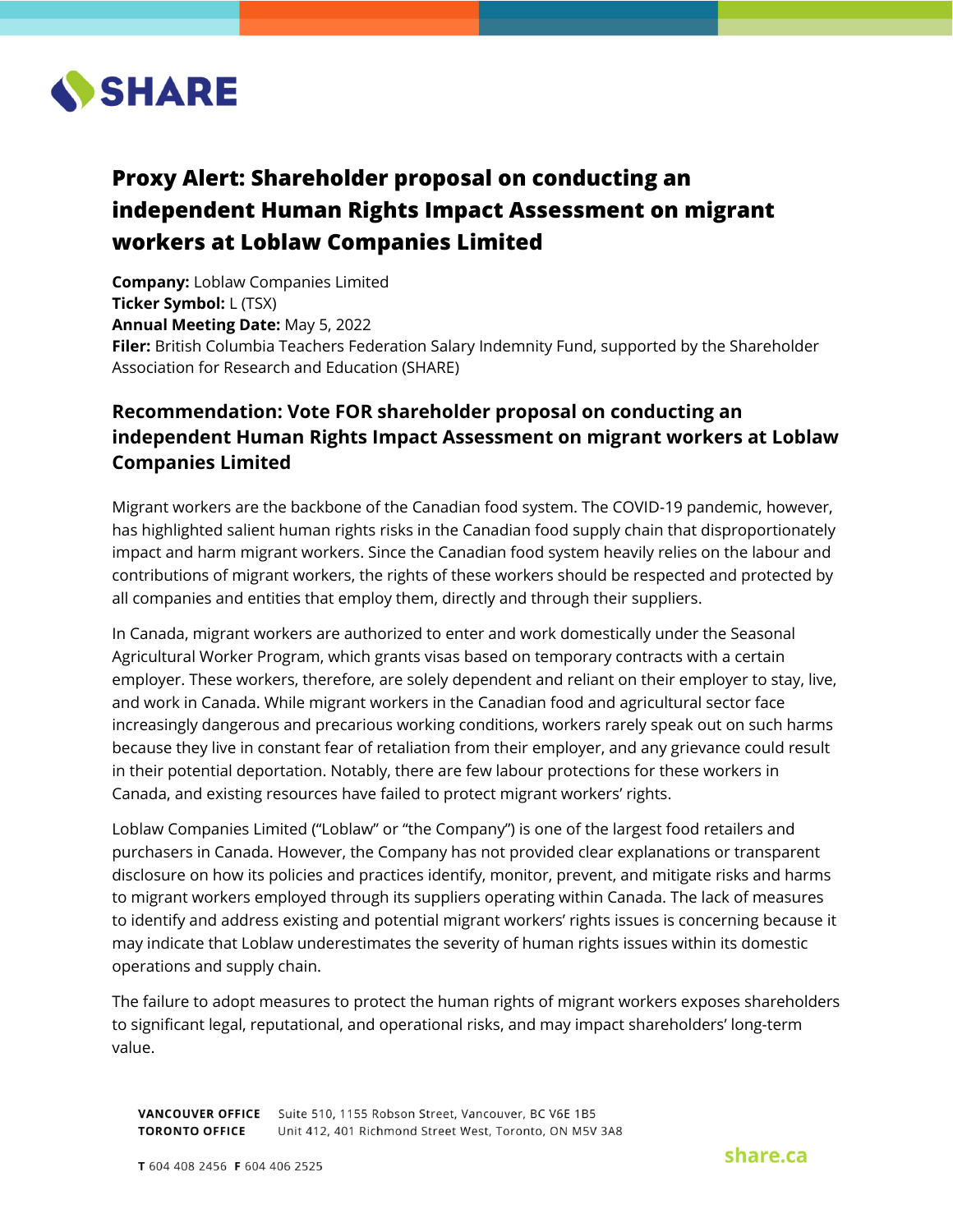This year, a Proposal filed by British Columbia Teachers Federation Salary Indemnity Fund, supported by the Shareholder Association for Research and Education (SHARE), is seeking:

The Board of Directors of Loblaw Companies Limited ("Loblaw") to publish a report, at reasonable cost and omitting proprietary information, with the results of an independent Human Rights Impact Assessment ("Assessment") identifying and assessing the actual and potential human rights impacts on migrant workers from the Company's business activities in its operations and supply chain.

## **SHARE's recommendation and rationale**

As one of the largest food retailers in Canada, it is important for Loblaw to demonstrate leadership and management standards to encompass practices to respect and protect human rights in its supply chain, including its domestic supply chain.

In contrast to many of Loblaw's peers in the retail sector, Loblaw has yet to commit to conducting an independent human rights impact assessment on high-risk supply chains and/or in specific food sectors where there may be human rights risks. Although Loblaw highlights that its Supplier Code of Conduct ("Code") is sufficient to address the substance of the Proposal, Loblaw's Code does not provide shareholders with enough information on how its current practices and policies are adequately identifying and preventing existing and potential human rights impacts, harms, and risks to migrant workers employed in its supply chain.

In its opposition statement to the Proposal, Loblaw states that it "is committed to upholding the human rights of all people with whom it interacts, including migrant workers within the supply chain, and regularly reviews its operations to ensure proper actions are being taken." The only way shareholders can be confident that Loblaw's actions are contributing to its stated human rights goals and commitments is through a human rights impact assessment on migrant workers within its domestic supply chain.

We are aware that Loblaw's policies and practices are informed by international and industryleading human rights standards, such as the United Nations Guiding Principles on Business and Human Rights ("UNGPs"). Therefore, an independent human rights impact assessment is in line with Loblaw's own human rights policies and practices, as it will use international human rights standards, including the UNGPs, as a benchmark and framework to assess risks to migrant workers in Loblaw's domestic supply chain. Such an assessment will help the Company understand these impacts from the perspectives of impacted rights-holders, such as workers, and it will also provide the Company with key takeaways on how to proactively shape a strategic approach to respect and protect migrant workers rights based on relevant risks and opportunities, rather than reacting to external pressure or unexpected incidents.

While Loblaw's "Board of Directors does not feel that at this time it is necessary to conduct an independent Human Rights assessment of the impact of Loblaw's high-risk business activities on migrant workers," we believe it is urgent for the Company to address the well-documented, salient human rights abuses of migrant workers in the Canadian food supply chain. These abuses, while widespread in the Canadian food system, have been found to occur in Loblaw's own supply chain.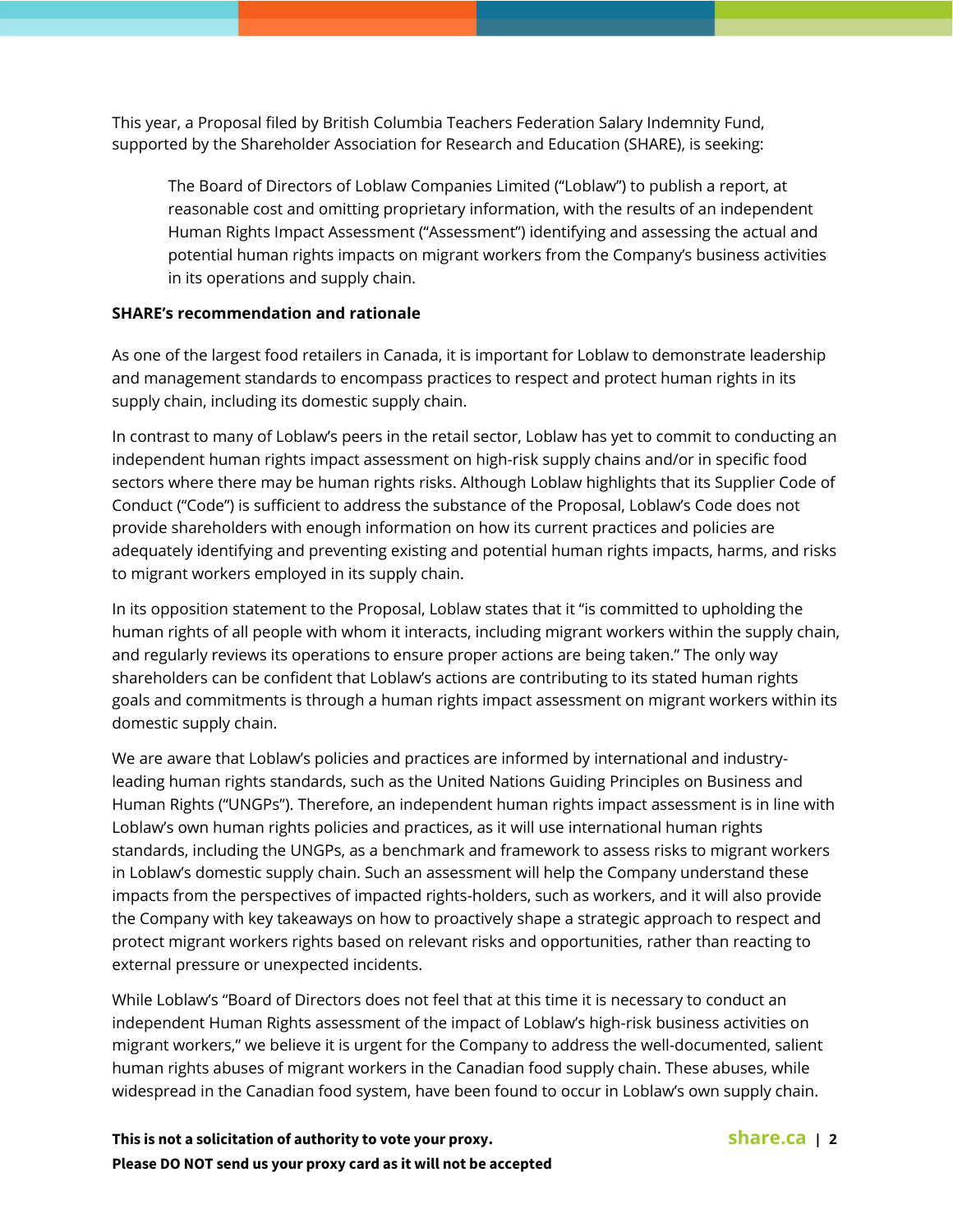For example, [Loblaw supplier Procyk Farms Ltd.,](https://newsinteractives.cbc.ca/longform/bitter-harvest-migrant-workers-pandemic) one of the biggest vegetable growers in Norfolk County that employs at least 550 workers, mostly from Mexico, took measures to lock down their farm and restrict worker movement during the COVID-19 pandemic. Activists in Norfolk County found that migrant workers felt the brunt of the COVID-19 fears in the community and disclosed that there have been cases of racial profiling.

The lack of meaningful action to ensure the rights of migrant workers are respected and protected in its domestic supply chain causes shareholders to question whether the Company is taking the necessary and appropriate steps to address such risks in a timely fashion.

# **Recommendation: Vote FOR shareholder proposal on conducting an independent Human Rights Impact Assessment on migrant workers at Loblaw Companies Limited**

Link to full proposal: https://share.ca/wp-content/uploads/2022/04/22-04-06 Loblaw 2022 Proxy-[Circular.pdf](https://share.ca/wp-content/uploads/2022/04/22-04-06_Loblaw_2022_Proxy-Circular.pdf)

#### **Contact:**

Sarah Couturier-Tanoh, Manager, Corporate Engagement & Advocacy [scouturier-tanoh@share.ca](mailto:scouturier-tanoh@share.ca)

Juana Lee Analyst, Shareholder Engagement and Policy [jlee@share.ca](mailto:jlee@share.ca)

## **Additional resources:**

Hilary Beaumont, "'They care about their plants and not us': for migrant farmworkers in Ontario, COVID-19 made a bad situation worse," *The Narwhal*, December 18, 2021, [https://thenarwhal.ca/covid-19-migrant-farmworkers/.](https://thenarwhal.ca/covid-19-migrant-farmworkers/)

"Housing conditions for migrant workers in Canada 'worse than if we were in prison,' new report says," *CBC News*, June 10, 2021, [https://www.cbc.ca/news/canada/windsor/migrant-farm-workers](https://www.cbc.ca/news/canada/windsor/migrant-farm-workers-housing-conditions-new-report-1.6060423)[housing-conditions-new-report-1.6060423.](https://www.cbc.ca/news/canada/windsor/migrant-farm-workers-housing-conditions-new-report-1.6060423)

""It's almost like racism will never be over." A migrant farm worker calls for an end to being treated like "a modern-day slave"," *Harvesting Freedom*, June 15, 2020, [https://harvestingfreedom.org/2020/06/15/its-almost-like-racism-will-never-be-over-a-migrant-farm](https://harvestingfreedom.org/2020/06/15/its-almost-like-racism-will-never-be-over-a-migrant-farm-worker-calls-for-an-end-to-being-treated-like-a-modern-day-slave/)[worker-calls-for-an-end-to-being-treated-like-a-modern-day-slave/.](https://harvestingfreedom.org/2020/06/15/its-almost-like-racism-will-never-be-over-a-migrant-farm-worker-calls-for-an-end-to-being-treated-like-a-modern-day-slave/)

Jenna L. Hennebry, C. Susana Caxaj, Janet McLaughlin, and Stephanie Mayell, "Coronavirus: Canada stigmatizes, jeopardizes essential migrant workers," *The Conversation*, June 3, 2020, [https://theconversation.com/coronavirus-canada-stigmatizes-jeopardizes-essential-migrant](https://theconversation.com/coronavirus-canada-stigmatizes-jeopardizes-essential-migrant-workers-138879)[workers-138879.](https://theconversation.com/coronavirus-canada-stigmatizes-jeopardizes-essential-migrant-workers-138879)